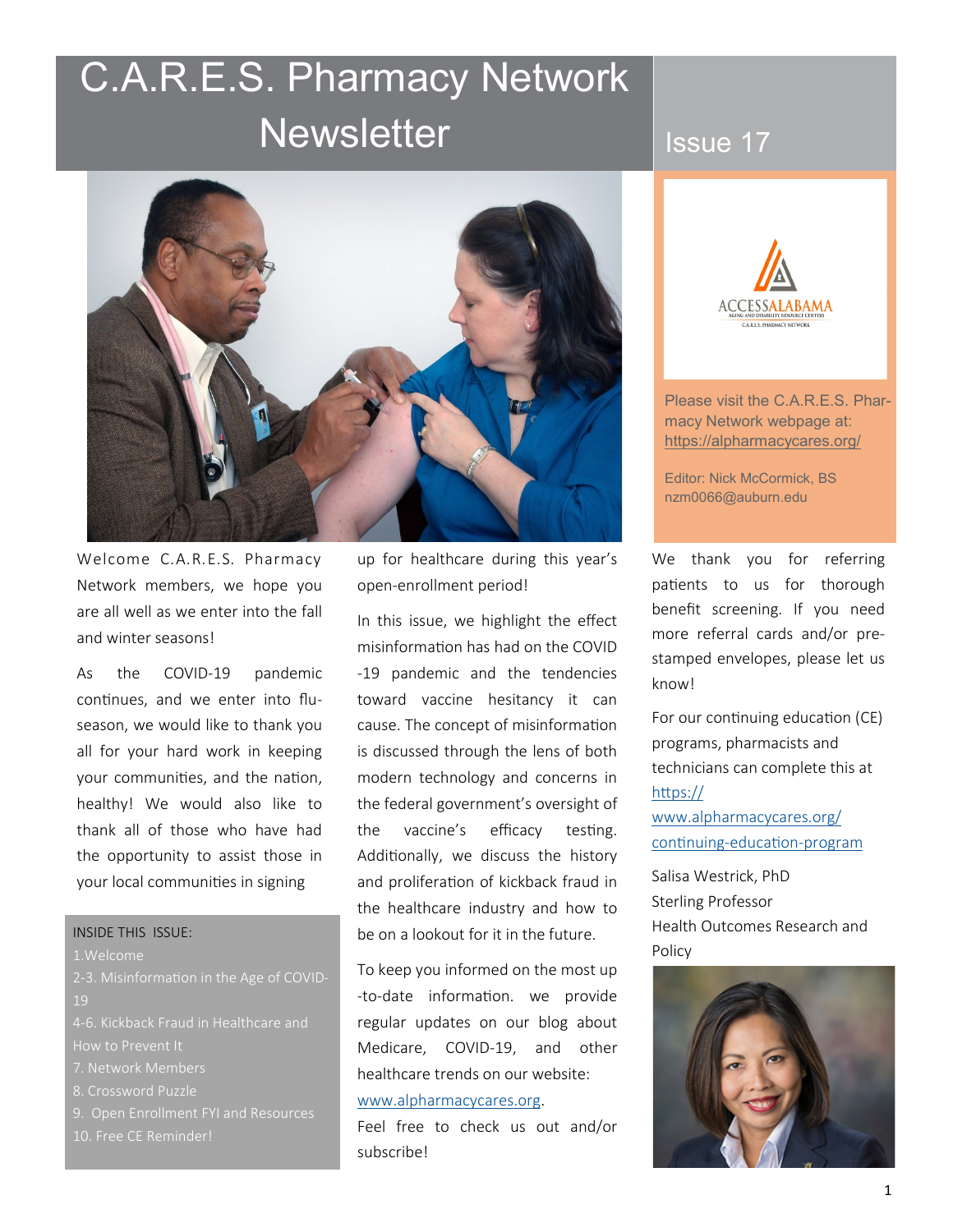## *Misinformation in the Age of COVID-19*

#### **Kavon Diggs, PharmD Candidate**

Citizens all over the world are concerned about COVID-19 and its respective misinformation. Access to this misinformation is at our fingertips with the ease of widespread communication in today's technological world. People do not know who to trust when caring for themselves and their loved ones. This can be an overwhelming feeling. In these moments, it is important for people to turn to experts for the most up to date, informed medical advice. It is also important for pharmacists to know what the concerns are and what they may have come from in order to properly and effectively respond to them. Read more to learn about two leading misinformation concerns regarding the vaccines: microchip placement and emergency approval.

One leading concern amongst both vaccinated and unvaccinated peoples is the idea of a microchip being inserted into the arm at the time of vaccination. This rumor began from edited footage of Bill and Melinda Gates.<sup>1</sup> Specifically, he stated that "we will have some digital certificates" that could ultimately show who has been tested and who's been vaccinated.<sup>1</sup> Additionally and separately, a sensor technology has been developed by scientists to detect early illnesses.<sup>2</sup> Specifically, the sensors are designed to track of body chemistry in the body when inserted under the skin. If those biomolecules change, it could indicate the person is getting sick and might show symptoms soon.<sup>2</sup> This sensor is similar to the "check engine light" as it is not specific to a single illness.<sup>2</sup> This sensor does not have any electrical components and is very similar to contact lens material.<sup>2</sup> Social media plays a critical role in distributing false information about microchips in the vaccine. As such, misinformation like this is an urgent threat to public health and puts lives at risk.<sup>3</sup>

Beyond the scare of a microchip, patients are concerned about the hurried testing schedule of the various COVID-19 vaccines. There has been misinformation spread regarding skipped steps in the testing process. In reality, researchers did not skip any steps; rather, they overlapped some steps to gather data more quickly.<sup>1</sup> The CDC states that clinical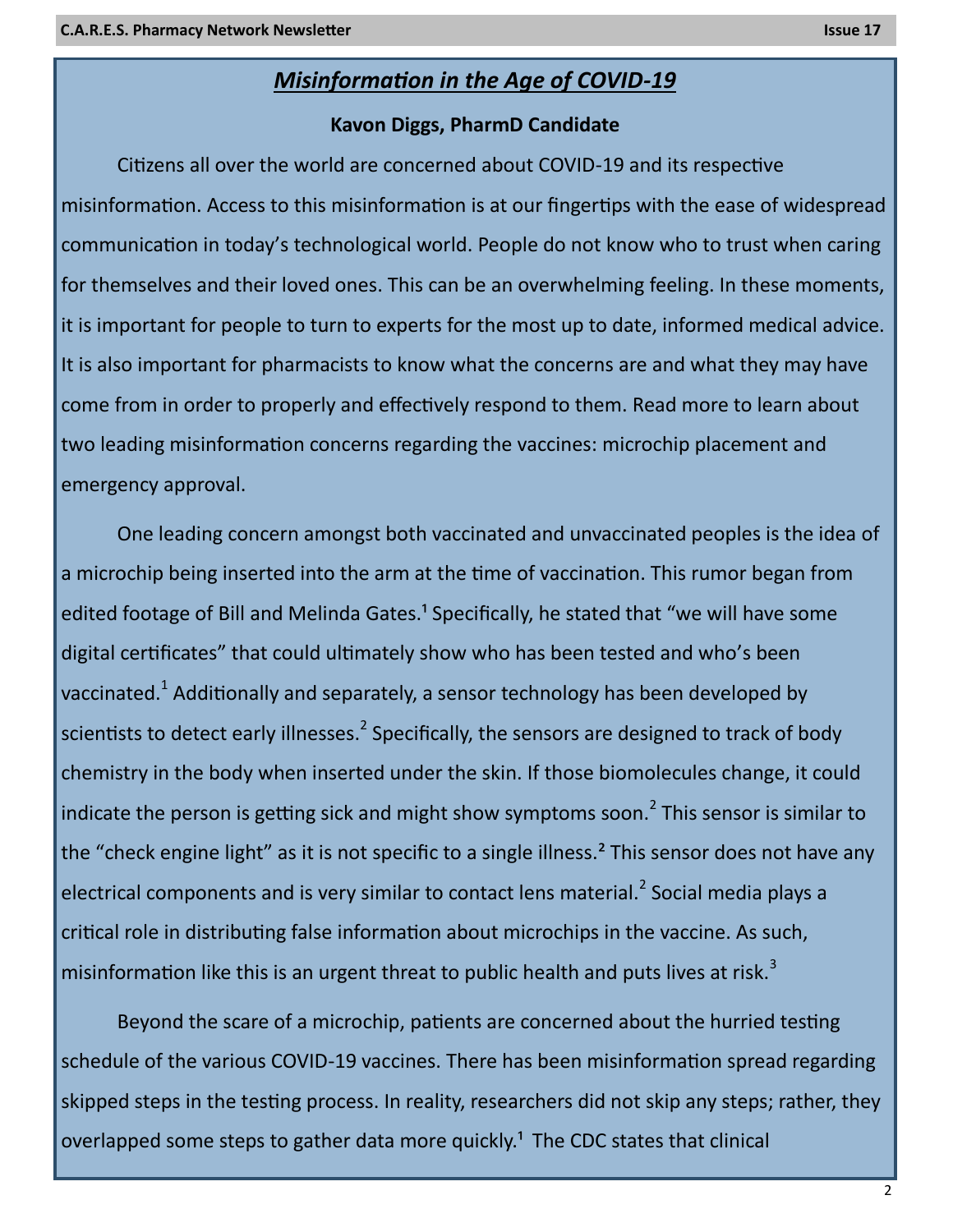(Cont.) development of vaccines go through three different phases in order to get approved and licensed.<sup>4</sup> As for the COVID-19 vaccine, in order for the people to receive it sooner, the vaccine had to be given emergency approval, followed by approval by the FDA on an expedited schedule rather the typical span of 10-15 years for other vaccines.<sup>5</sup>

These two cases of vaccine misinformation may have contributed to vaccine hesitancy. As misinformation continues to be spread, a pharmacist can play a role in addressing the information by correcting the patient's perception about the COVID-19 vaccines. Actively listening to patients' concerns is key in addressing their hesitancy.

#### **References**

- 1. Rodriguez, J. C., Barb, GiGi, S. H. aka, martin, D., Nitai, T, Giordano, D. R., libby2130, K., G., Rosemary, Ramos, M., Jackson, J., Pierce, C., McAlpine, K. J., Adams, C., Tal, K, G., Randy, Judy, … Carulei, V. (2021, August 13). *Myths vs. facts: Making sense of covid-19 vaccine misinformation*. Boston University. Retrieved September 29, 2021, from https://www.bu.edu/articles/2021/myths-vs-facts-covid-19-vaccine/.
- 2. Vercellone, C. (2021, April 22). *Fact check: Military-funded Sensor Can Help Detect COVID-19, But It's Not a Microchip*. USA Today. Retrieved September 29, 2021, from https:// www.usatoday.com/story/news/factcheck/2021/04/22/fact-check-post-botches-details -implant-detecting-covid-19/7299081002/.
- 3. Brumfiel, G. (2021, July 15). *The U.S. Surgeon General is Calling Covid-19 Misinformation an 'Urgent Threat'*. NPR. Retrieved September 29, 2021, from https://www.npr.org/ sections/health-shots/2021/07/15/1016013826/the-u-s-surgeon-general-is-callingcovid-19-misinformation-an-urgent-threat.
- 4. Vaccine development, testing, and regulation. (n.d.). Retrieved October 12, 2021, from https://www.historyofvaccines.org/content/articles/vaccine-development-testing-andregulation
- 5. Vaccine testing and approval process. (2014, May 01). Retrieved October 12, 2021, from https://www.cdc.gov/vaccines/basics/test-approve.html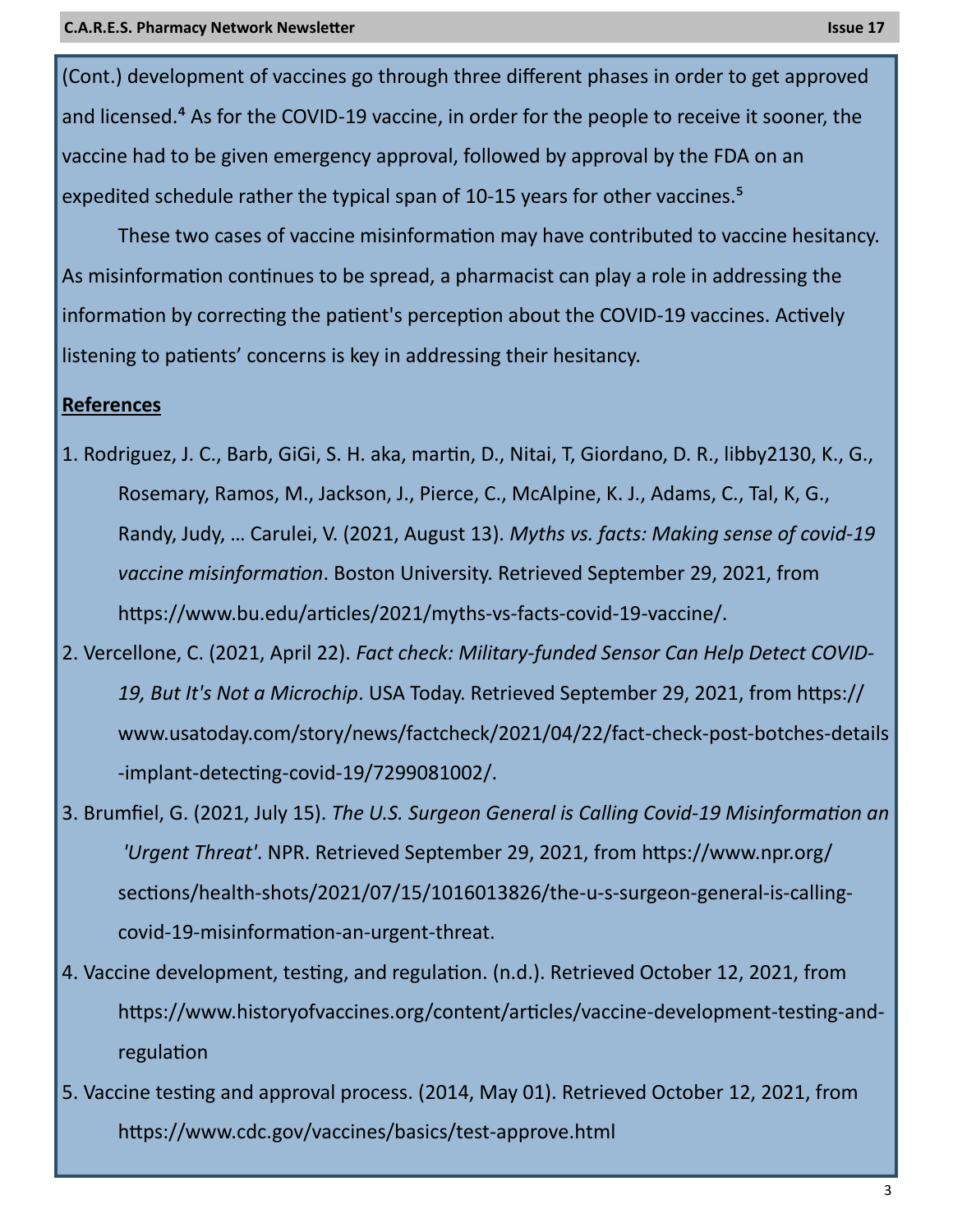## **Kickback Fraud in Healthcare and How to Prevent It** *Virginia Reese, PharmD Candidate and MPH Candidate*

Kickback fraud can be provider-related or beneficiary-related fraud. To be considered a provider-related fraud, it would mean that a provider offers, solicits, or receives earnings for being refereed or providing services that are reimbursable by Medicare, Medicaid, or another third-party payer. To be considered a beneficiary-related fraud, it would mean that beneficiaries are "receiving payment from providers for referring other beneficiaries for medical services."<sup>1</sup> A kickback results in a false claim for which there are further consequences. In order to prevent kickback fraud, the Anti-Kickback Statute was implemented in 1942. This statute prohibits "the exchange of anything of value, in an effort to induce the referral of business reimbursable by federal healthcare programs."<sup>2</sup> Some examples of kickbacks are financial incentives for referrals, free or discounted rent for office space, compensation for medical directorships, and waiving copayments.<sup>3</sup>

One area in pharmacy that creates an opportunity for kickback fraud is compound pharmaceuticals. This is due to the fact that compound prescriptions may be subject to higher reimbursement under publicly funded healthcare programs.<sup>4</sup> Here are Two occurrences documented by the United States Department of Justice in 2020 involving the use of compound pharmaceuticals to generate kickback. One of these occurrences happened in May 2020 where six Dallas, Texas pharmacy owners and marketers carried out fraudulent activity adding up to over \$14 million in illegal kickbacks and bribes. Amongst those involved in the scheme there were charges for conspiracy to defraud the U.S. government, pay and receive kickbacks, conspiracy to commit money laundering by concealing proceeds of the unlawful kickbacks, and more. The pharmacists created a scheme to pay kickbacks and bribes for the referral of TRICARE and department of labor beneficiaries in order to get expensive compound drugs. The illegal kickback payments were covered up by using marketing companies and paying them based upon the prescription being a private or federal prescription; federal prescriptions are what was used to obtain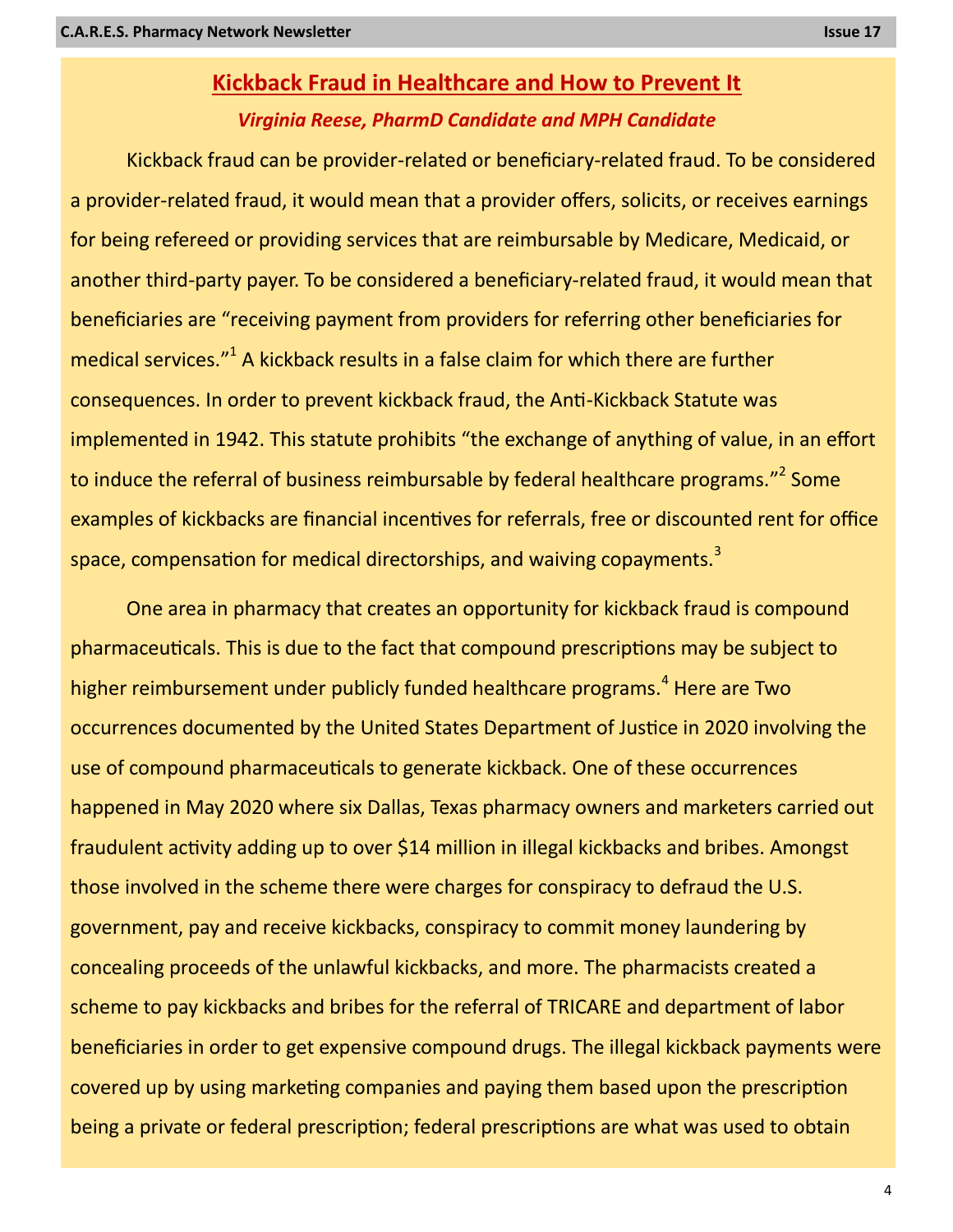(Cont.) the kickback. The pharmacist used the kickback earnings to purchase property, luxury vehicles, and chartered vessels. $5$ 

The second occurrence was in June 2020 where three men were involved in billing Medicare, TRICARE, and private insurance companies for medically unnecessary compounded medications. Several pharmacies were involved in the process of formulating, dispensing, shipping, and billing insurance for the medications. The defendants provided kickbacks and bribes to marketers, healthcare providers, and beneficiaries in order to receive these unnecessary prescriptions. This scheme resulted in more than \$180 million in fraudulent billing. The kickback payments were concealed by laundering the money through monetary transactions to purchase real estate, automobiles, and jewelry.<sup>6</sup>

These are just two examples of kickback fraud that demonstrate why it must be prevented. This kind of fraud leads patients to lose trust in their providers, pay increased cost for medical services and medications, or receive unneeded medications.<sup>3</sup> Under the Anti-Kickback Statute that was mentioned earlier, whistleblowers that report kickback schemes are protected. Whistleblowers are important and may have incentives for reporting kickback schemes; they can receive a portion of money under the False Claims Act.

Considering the instances of fraud mentioned in this article, certain steps to prevent fraud involving compound pharmaceuticals. These steps would be to make sure that the prescriber has correctly identified the necessity of the pharmaceutical product, making certain that everyone involved in the process of prescription to dispensing of the product is properly educated on what a kickback is, and ensuring that those who sell compound pharmaceuticals utilize training for marketers on how to avoid kickback fraud. If a pharmacist suspects a pattern of prescription fraud they can contact their State Board of Pharmacy or local DEA office. Medicare, TRICARE, and the U.S. Department of Labor all have their own individual ways of reporting fraud through their websites. Kickback fraud can lead to fines of up to \$25,000 per violation, felony conviction punishable by imprisonment up to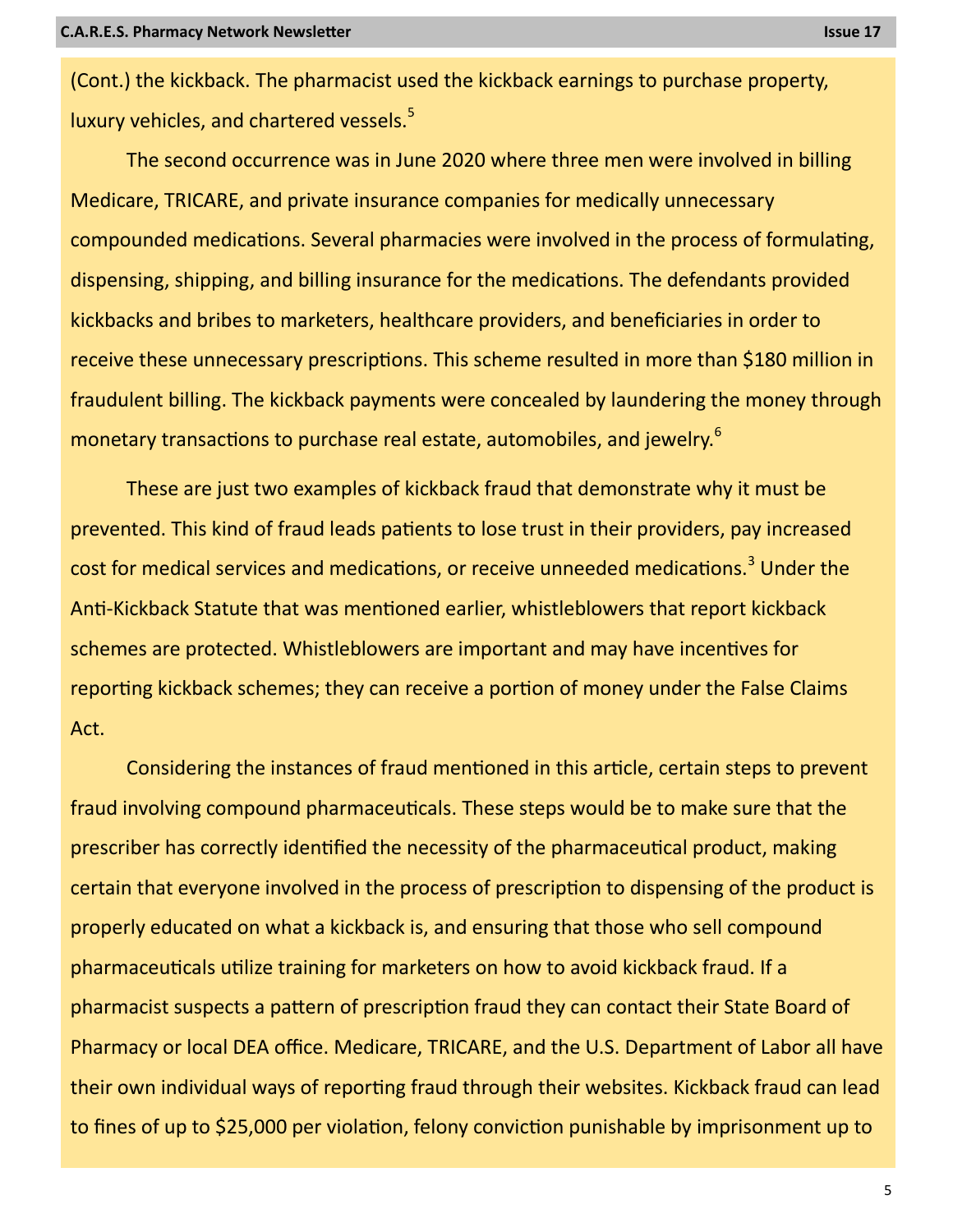(Cont.) five years, or both, as well as possible exclusion from participation in federal healthcare programs. Kickback fraud must be prevented to ensure that patients are receiving safe, valuable, and essential care.

#### **References**

- 1. Auburn University Libraries. (29–06-29). Auburn University Libraries/Electronic Resources Login. https://www.ncbi.nlm.nih.gov%2fpmc%2farticles%2fPMC7323645%2f.
- 2. American Society of Anesthesiologists. (2021). Anti-kickback Statute and Physician Self-Referral Laws (Stark Laws) | American Society of Anesthesiologists (ASA). https:// www.asahq.org/quality-and-practice-management/managing-your-practice/timelytopics-in-payment-and-practice-management/anti-kickback-statute-and-physicianself-referral-laws-stark-laws.
- 3. Baird, J. E. S. (2021, March 5). Kickbacks in the Pharmacy Arena: Lessons to be Learned. Pharmacy Times. https://www.pharmacytimes.com/view/kickbacks-in-the-pharmacyarena-lessons-to-be-learned
- 4. Peters, K. (2018, June 26). Those Involved in Compound Pharmaceuticals Beware: Law Enforcement Is Focused on You. Food and Drug Law Institute (FDLI). https:// www.fdli.org/2017/12/involved-compound-pharmaceuticals-beware-lawenforcement-focused.
- 5. U.S. Department of Justice. (2020, May 13). Six Texas Pharmacy Owners and Marketers Charged in \$14 Million. The United States Department of Justice. https:// www.justice.gov/opa/pr/six-texas-pharmacy-owners-and-marketers-charged-14 million-kickback-scheme.
- 6. U.S. Department of Justice. (2020b, June 12). Three Charged in \$180 Million Health Care Fraud and Money Laundering. The United Sates Department of Justice. https:// www.justice.gov/opa/pr/three-charged-180-million-health-care-fraud-and-moneylaundering-scheme.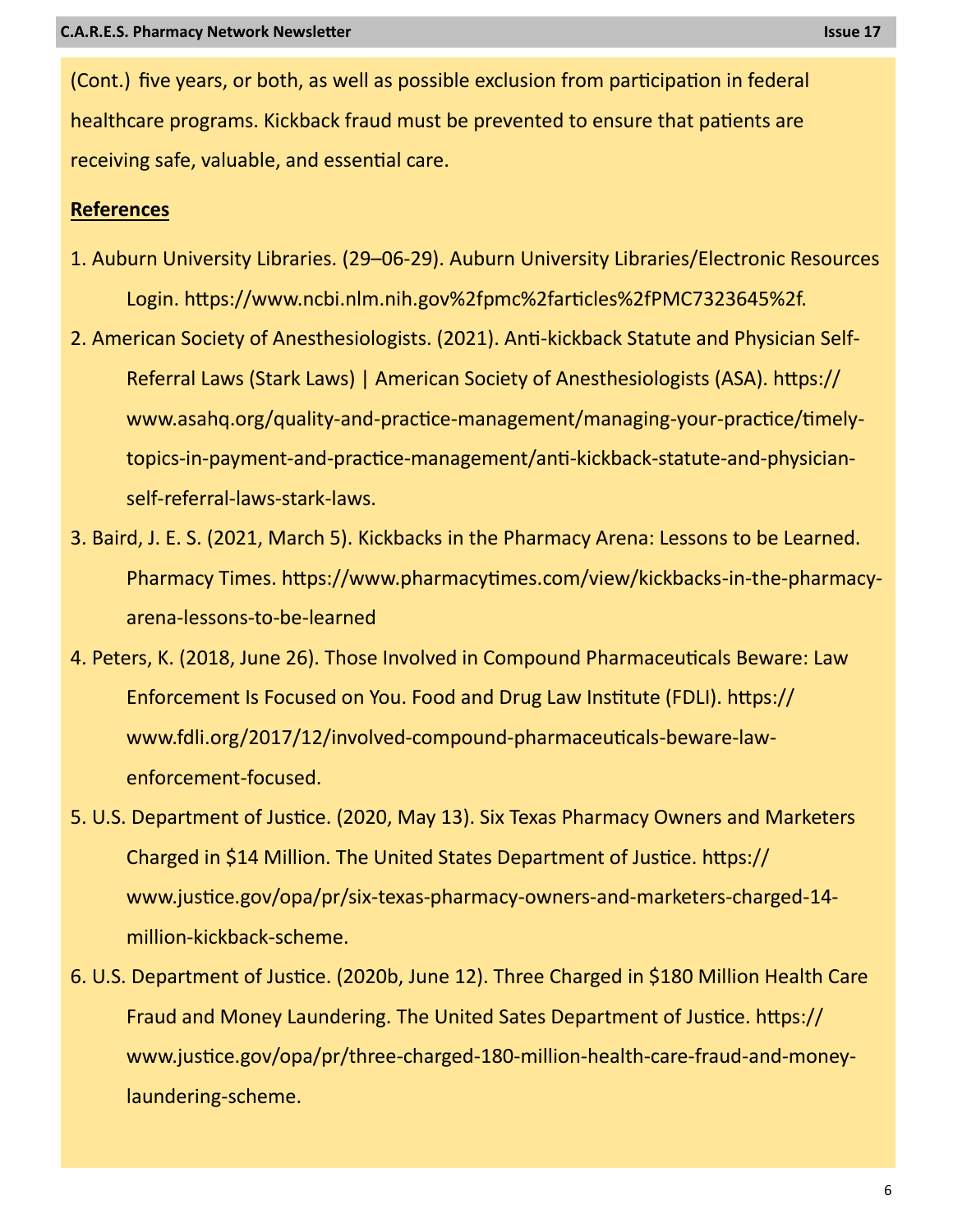### **C.A.R.E.S. Pharmacy Network Members**

- 1. Addison Discount Pharmacy | Addison, AL
- 2. Kroger Pharmacy | Opelika, AL
- 3. Walgreens Pharmacy #6955 | Hueytown, AL
- 4. Rainsville Drugs | Rainsville, AL
- 5. Walmart Neighborhood Market | East University location, Auburn, AL
- 6. Walgreens Pharmacy #4589 | Pelham, AL
- 7. Lillian Pharmacy | Lillian, AL
- 8. Pharmacy Services of Mobile | Mobile, AL
- 9. Weldon Pharmacy | Hueytown, AL
- 10.Beauregard Drugs | Auburn, AL
- 11.Rite Aid Pharmacy #07054 | Madison, AL
- 12.Rite Aid Pharmacy #07013 | Birmingham, AL
- 13.Continuity of Care Internal Medicine Clinics- Brookwood Baptist Health | Birmingham, AL
- 14.Section Pharmacy | Section, AL
- 15.Gadsden City Pharmacy | Gadsden, AL
- 16.Fred's Pharmacy #3056 | Tuscumbia, AL
- 17.Walmart Pharmacy #4330 | Chelsea, AL
- 18.The Drug Store | Livingston, AL
- 19.Beasley Pharmacy | Columbia, AL
- 20.City Drugs | Grove Hill, AL
- 21.Walgreens Pharmacy #10525 | Tuscaloosa, AL
- 22.Walgreens Pharmacy #9427 | Pelham, AL
- 23.Winn-Dixie Pharmacy #0543 | Selma, AL
- 24.Autauga Pharmacy | Autaugaville, AL
- 25.Turenne PharMedCo | Montgomery, AL
- 26.Swift Drug Co. | Selma, AL
- 27.Borden Family Pharmacy | Cullman, AL
- 28.Walgreens #10333 | Birmingham, AL
- 29.Adams Drugs | Prattville, AL
- 30.Christ Health Center Pharmacy | Birmingham, AL
- 31.Walgreens Pharmacy #11651 | Birmingham, AL
- 32.Walgreens Pharmacy #9456 | Montgomery, AL
- 33.Willard's Medical Arts Pharmacy | Butler, AL
- 34.Family Medicine Pharmacy | Thomasville, AL
- 35.Haley's Pharmacy | Haleyville, AL

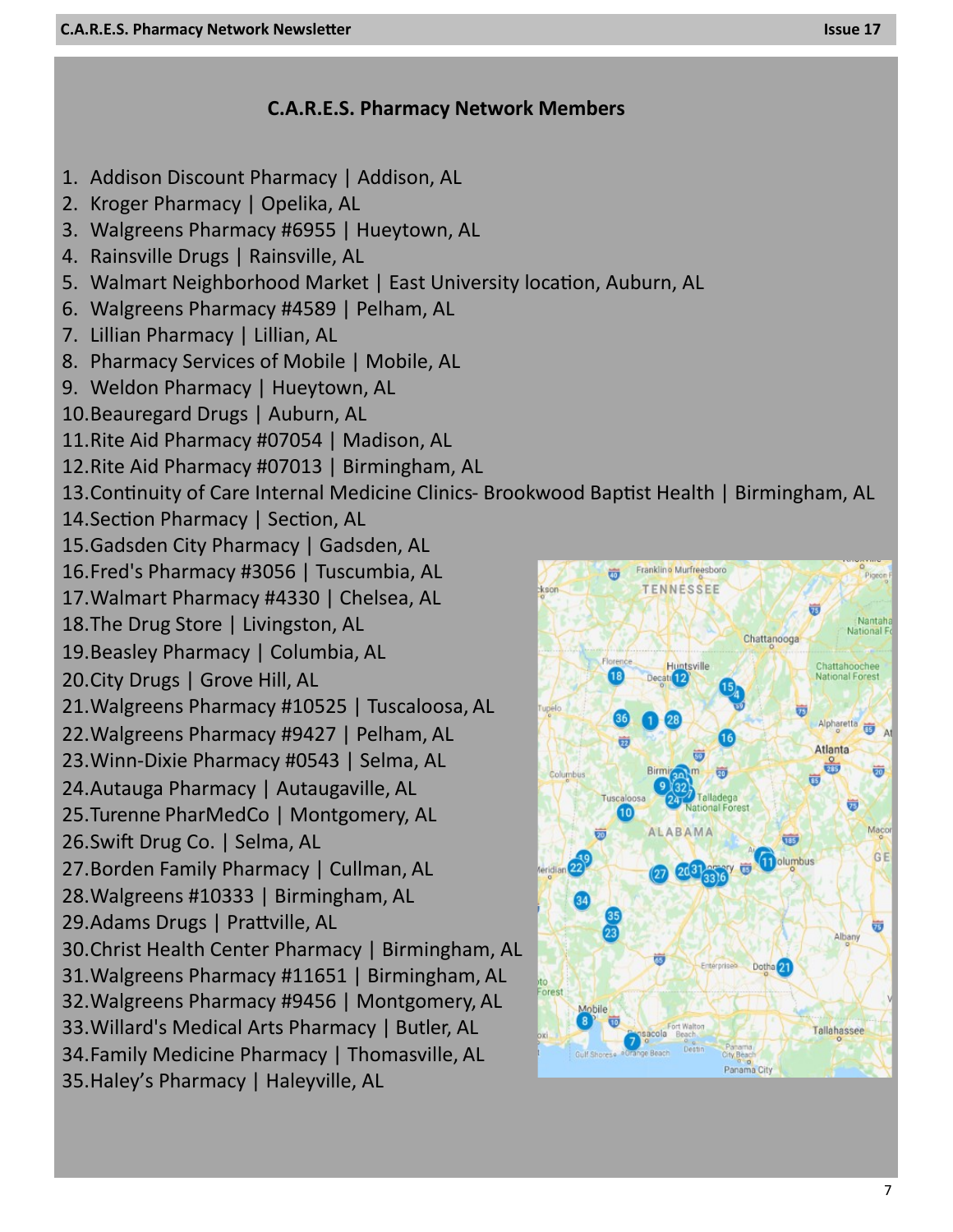

#### **Across**

- 1. (3 words) Act/law that imposes liability on persons 2. (2 words) 1942 statute that prohibits a cerand companies who defraud government programs.
- 4. False or inaccurate information
- 5. Tentative, unsure, or slow in acting or speaking
- 6. A payment made to someone who has facilitated a transaction or appointment
- 7. A person who informs on a person or organization engaged in an illicit activity
- tain type of fraud in healthcare
- 3. A tiny wafer of semiconducting material used to make an integrated circuit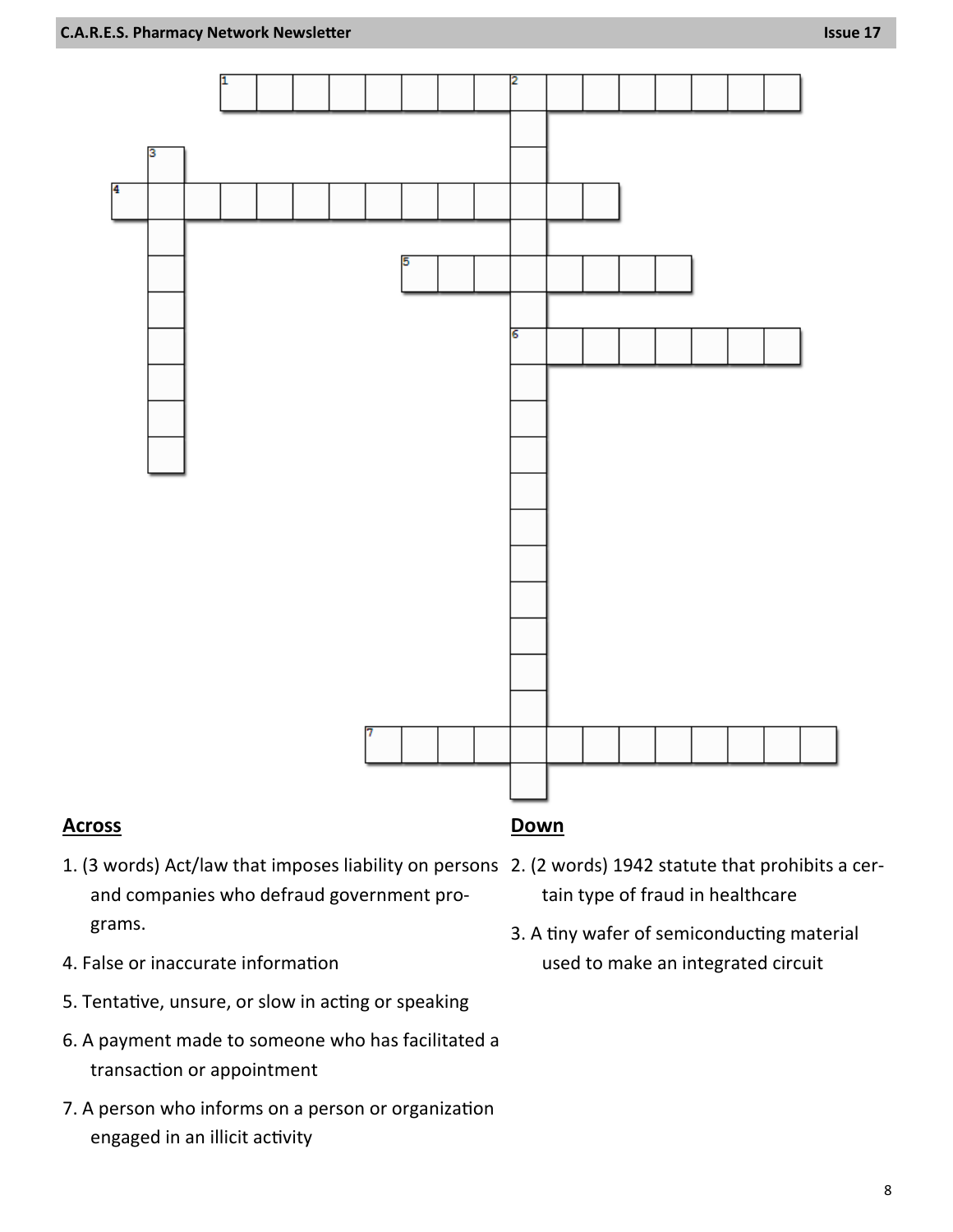## **Marketplace Health Insurance**

## **Important Dates and Deadlines:**

**November 1, 2021**: Open Enrollment starts for 2022 coverage.

**December 15, 2021**: Last day to enroll in or change plans for 2022 coverage.

- **January 1, 2022**: 2022 coverage starts, if you've enrolled by December 15, 2021 and paid your first premium.
- **January 15, 2022**: Last day to enroll or change plans for 2022 coverage.
- **February 1, 2022**: 2022 coverage starts if you enrolled by January 15, 2022 and paid your first premium.

## **Resources:**

**Alabama Department of Senior Services:** <https://alabamaageline.gov/>**;** 1-800-AGELINE

**[Healthcare.gov](https://www.healthcare.gov/) Marketplace:** [https://www.healthcare.gov/see](https://www.healthcare.gov/see-plans/#/)-plans/#/

## **Medicare Health and Drug Plans**

## **Important Dates and Deadlines:**

**October 15, 2021**: Open Enrollment starts for 2022 coverage.

**December 7, 2021**: Last day to join, switch, or leave a Medicare Advantage Plan or a Medicare drug plan.

**January 1, 2022**: 2022 coverage begins if you made a change from your 2021 coverage.

**January 1 - March 31, 2022**: If you're in a Medicare Advantage Plan, you can change to a different Medicare Advantage Plan or switch to Original Medicare.

**Resources:**

**Medicare & You:** [https://www.medicare.gov/medicare](https://www.medicare.gov/medicare-and-you)-and-you

**Forms, Help, and Resources:** [https://www.medicare.gov/forms](https://www.medicare.gov/forms-help-resources)-help-resources